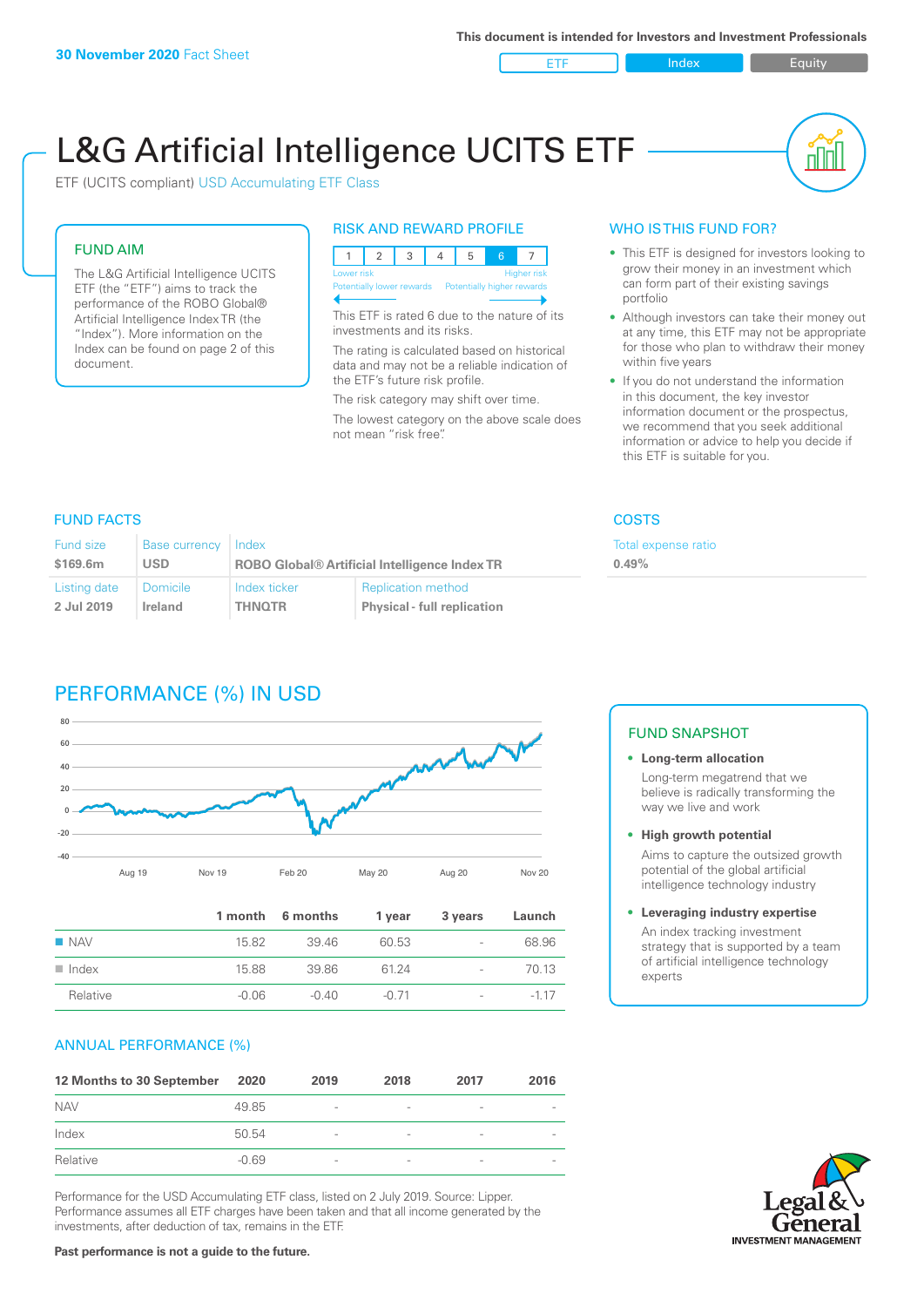# L&G Artificial Intelligence UCITS ETF

ETF (UCITS compliant) USD Accumulating ETF Class

### INDEX BREAKDOWN

The breakdowns below relate to the Index. The ETF's portfolio may deviate from the below. All data source LGIM unless otherwise stated. Totals may not sum to 100% due to rounding.



#### SECTOR (%)

| ■ Business Process        | 177             |
|---------------------------|-----------------|
| ■ Semiconductor           | 13.0            |
| ■ Big Data/Analytics      | 12.3            |
| $\blacksquare$ Ecommerce  | 11 <sub>0</sub> |
| ■ Cloud Providers         | 10.2            |
| ■ Network & Security      | 94              |
| ■ Consumer                | 8.4             |
| $\blacksquare$ Healthcare | 6.5             |
| ■ Cognitive Computing     | 6.5             |
| $\Box$ Other              | 51              |
|                           |                 |



| EUR                | 3.8 |
|--------------------|-----|
| HKD                | 2.6 |
| GBP                | 1.4 |
| $\blacksquare$ AUD | 1.2 |
| $\blacksquare$ TWD | 0.9 |
| PLN                | 0.8 |
| $\blacksquare$ CNY | 0.3 |
|                    |     |
|                    |     |

■ Top 10 constituents 19.7% Rest of Index 80.3% No. of constituents in Index 72

#### TOP 10 CONSTITUENTS (%)

| Cloudflare A          | 28  |
|-----------------------|-----|
| Veracyte              | 22  |
| Nuance Communications | 2.0 |
| HubSpot               | 20  |
| Twilio                | 19  |
| Xilinx                | 1.9 |
| Atlassian             | 18  |
| Square, Inc.          | 17  |
| Lam Research          | 1.7 |
| <b>Zendesk</b>        | 17  |
|                       |     |

#### INDEX DESCRIPTION

The Index aims to track the performance of a basket of companies that have a distinct portion of their business and revenue derived from the field of Artificial Intelligence, and the potential to grow within this space through innovation and/or market adoption of their products and/or services.

The index is comprised of companies which are publicly traded on various stock exchanges around the world that are exposed to the "Artificial Intelligence" theme as defined by ROBO Global®. ROBO Global® created and maintains a unique database of companies across the globe that have a portion of their business and revenue associated with Artificial Intelligence and enabling technologies. The ROBO Global® Industry Classification currently identifies 11 subsectors of the Artificial Intelligence theme that present a suitable level of product and technology maturity to carry high growth and returns potential.

A company is only eligible for inclusion in the Index if it is of a sufficient size (determined by reference to the total market value of its shares) and it is sufficiently "liquid" ( a measure of how actively its shares are traded on a daily basis). Within the Index, companies are weighted according a modified AI-factor weighting scheme. The Index is rebalanced quarterly in March, June, September and December.

#### INVESTMENT MANAGER

GO ETF Solutions LLP is the investment manager for each of the exchange traded funds (ETFs) issued by Legal & General UCITS ETF Plc and is responsible for the day-to-day investment management decisions for this ETF. The team is highly experienced with respect to all aspects relating to the management of an ETF portfolio, including collateral management, OTC swap trading, adherence to UCITS regulations and counterparty exposure and monitoring.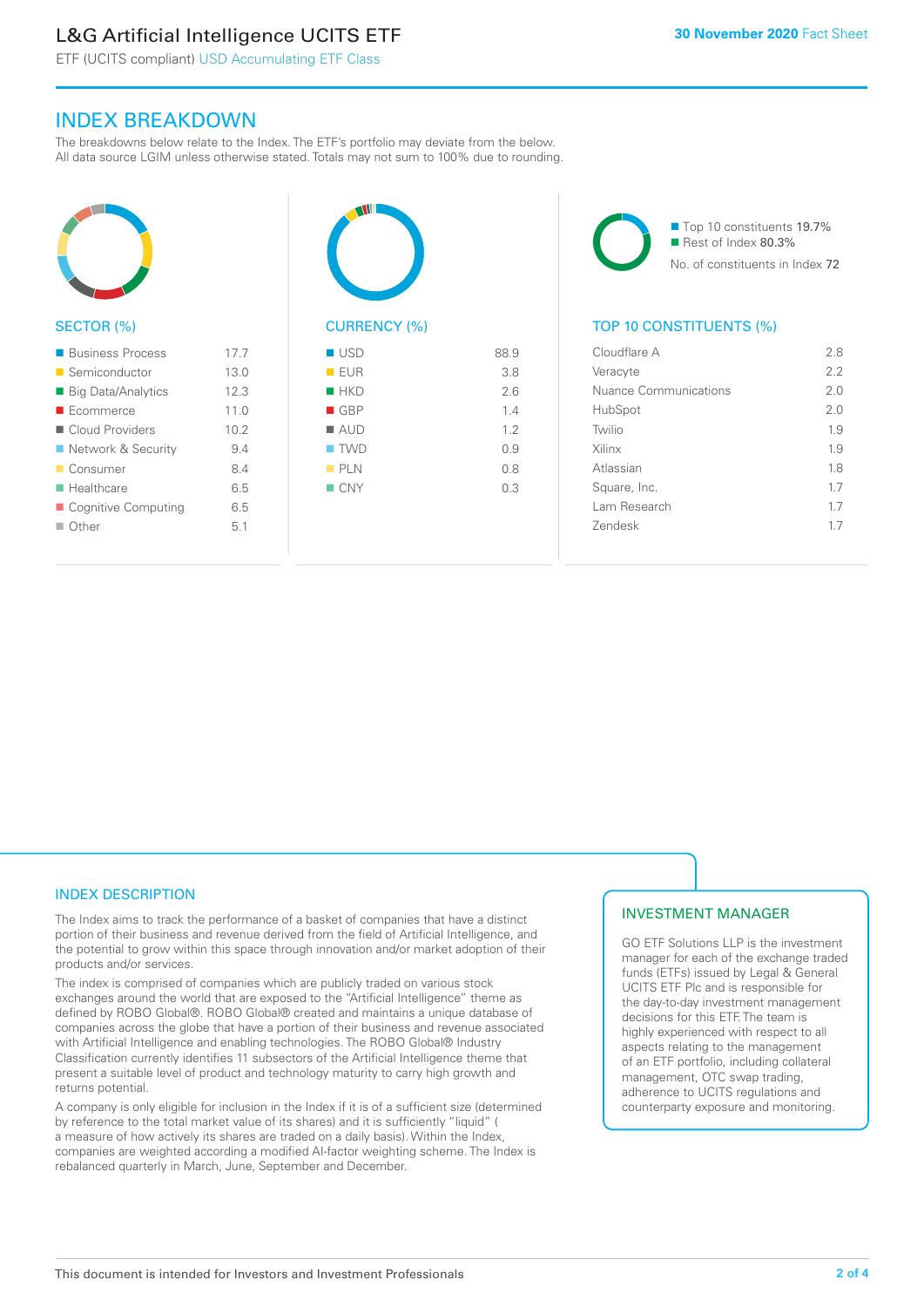# L&G Artificial Intelligence UCITS ETF

ETF (UCITS compliant) USD Accumulating ETF Class

#### KEY RISKS

- The value of an investment and any income taken from it is not guaranteed and can go down as well as up; you may not get back the amount you originally invested.
- Third party service providers (such as counterparties entering into financial derivative instruments with the ETF or the ETF's depositary) may go bankrupt and fail to pay money due to the ETF or return property belonging to the ETF.
- As the Index includes micro, small and medium-sized publicly traded companies, the ETF is subject to the risk that such companies may be more vulnerable to adverse business or economic events and greater and more unpredictable price changes than larger companies or the stock market as a whole.
- The ETF is subject to the risks associated with technology-focused companies that are particularly vulnerable to rapid developments in technology (which may leave their products out-of-date), government regulation and competition from domestic and foreign competitors who may have lower production costs. Such companies may also have difficulties establishing and maintaining patents, copyrights, trademarks and trade secrets relating to their products which could negatively affect their value.
- It may not always be possible to buy and sell ETF shares on a stock exchange or at prices closely reflecting the NAV.
- If the Index provider stops calculating the Index or if the ETF's license to track the Index is terminated, the ETF may have to be closed.

For more in[form](https://www.lgimetf.com/)ation, please refer to the key investor information document on our website Ø

#### TRADING INFORMATION

| <b>Exchange</b>           | <b>Currency ISIN</b> |                      | <b>SEDOL</b> | <b>Ticker</b> | <b>Bloomberg</b> |
|---------------------------|----------------------|----------------------|--------------|---------------|------------------|
| London Stock Exchange USD |                      | IE00BK5BCD43 BKF34R8 |              | AIAI          | AIAI I N         |
| London Stock Exchange GBX |                      | IE00BK5BCD43         | BKF39F1      | AIAG          | AIAG I N         |
| Borsa Italiana            | EUR                  | IE00BK5BCD43         | BKF3407      | AIAI          | AIAI IM          |
| Deutsche Börse            | EUR                  | IFOORK5BCD43         | BKF341 2     | XMI D         | XMI D GY         |
| <b>SIX Swiss Exchange</b> | CHE                  | IE00BK5BCD43         | BMG6975 AIAI |               | AIAI SW          |

The currency shown is the trading currency of the listing.



#### SPOTLIGHT ON LEGAL & GENERAL INVESTMENT MANAGEMENT

We are one of Europe's largest asset managers and a major global investor, with assets under management of £1,240.6 billion (as at 30 June 2020). We work with a wide range of global clients, including pension schemes, sovereign wealth funds, fund distributors and retail investors.

Source: LGIM internal data as at 30 June 2020. The AUM disclosed aggregates the assets managed by LGIM in the UK, LGIMA in the US and LGIM Asia in Hong Kong. The AUM includes the value of securities and derivatives positions.

#### COUNTRY REGISTRATION



#### AVAILABILITY

| ISA eligible                    | Yes |
|---------------------------------|-----|
| SIPP eligible                   | Yes |
| <b>UK Fund Reporting Status</b> | Yes |

#### TO FIND OUT MORE



Call **0345 070 8684**



Lines are open Monday to Friday 8.30am to 6.00pm. We may record and monitor calls. Call charges will vary.